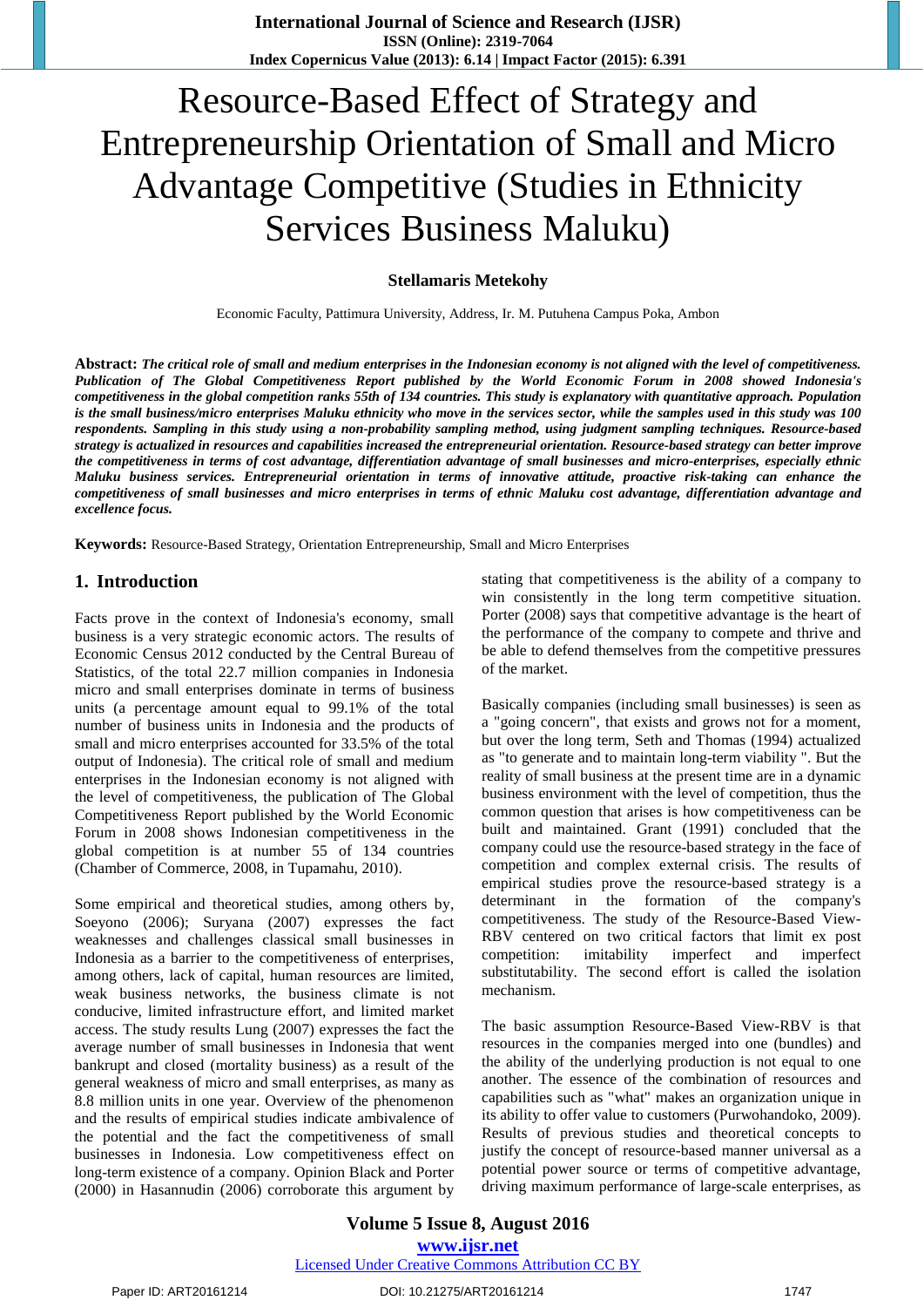#### **International Journal of Science and Research (IJSR) ISSN (Online): 2319-7064 Index Copernicus Value (2013): 6.14 | Impact Factor (2015): 6.391**

well as prove their relevance when applied to large-scale enterprises. The relevance of the results of these studies are based on the characteristics of large companies that have a relatively formal resource assets, diverse, and complete, potentially able to form strategic capabilities, valuable, difficult to imitate or diverted by competitors.

In fact the results of previous studies raise controversy or gab on the achievement of competitive advantage groove on large-scale enterprises with micro or small enterprises, if the concept of resource-based justified as a basic concept that is singular to produce the company's competitiveness. This argument is based on the characteristics of the composition of the capabilities and resources that are owned by small companies or small businesses, not varied and with a relatively small amount, compared to large companies. Wright (1995) in Ferdinand (2006) states that the quantity is not all resources and capabilities are a source of competitive advantage, but the main focus is the compatibility and a unique combination of resources and capabilities with the strategy. The argument is relevant to the opinion of Barney and Arikan (2000) in Purwohandoko (2009), which revealed different views on resource-based view, they considered that the existence of resource-based view only company still weak in forming or generating competitive advantage when ignoring the characteristics of the market, the focus into the corporate as well as the entrepreneurial aspect, so that pose a risk to the sustainability of the company.

Results of research Emilia and Zuzana (2006) supports this assumption by stating that the concept of strategic management in small companies must be strategic concept of entrepreneurship. Ideally the implementation of the strategy is the process integrate combination of attributes and entrepreneurial strategy or strategies based entrepreneurship. The argument is relevant to the theoretical concept of strategic entrepreneurship developed by Ireland and Webb (2006), which justifies the strategy used for the company to simultaneously explore the source of competitive advantage for the future and exploit innovations to date, which will be the basis of competitive advantage continues constantly. The strategic approach is focused to develop the flow of creativity and innovation that consistently exceeding competitors, and can help small businesses establish a competitive advantage as the superior performance today and in the future.

The theoretical concept is reinforced by the results of empirical studies Ferreira and Azevedo (2007), which proves that the entrepreneurial orientation as an essential factor in linking between resources and capabilities to the growth of small businesses. Entrepreneurial orientation is carried out entrepreneurship activity that includes methods, practices, stylesof decisions taking that used to take action entrepreneur. Miller (1978) in Sangen (2005) states that the success of small business performance is determined by the entrepreneurial orientation. Results of empirical studies and theoretical concepts that justify the essence of entrepreneurial orientation as a determinant of the formation of competitive advantage (competitive advantage) for small businesses. Conception of entrepreneurial orientation is relevant solutions and postulated a positive impact for small businesses in an environment of intense competition.

Condition increasingly competitive business environment in the regional context requires small businesses to leverage the resources in an innovative and proactive in order to win the competition. In particular reality of the existence of small business development and micro ethnic Maluku in Ambon, an actual picture of the business activities of small businesses in the process of achieving competitive advantage (competitive advantage) is relatively complex. Ambon City economic recovery in post-conflict socio encourage a "new phenomenon" that is, the tendency of ethnic Maluku overall involvement in business activities. This condition can be described as "climax" the dynamics of economic activity Moluccan note bane is a country boy Maluku, as a result of changes in environmental conditions and social aspects in the city of Ambon and Maluku in general. This phase is the rapid development of ethnic Maluku in business activity. General characteristics of ethnic Maluku majority of business activity in the services sector activity. Ambon City economic recovery in post-conflict social as well as improving conditions generally atMaluku and Ambon in particular, to encourage business activity in the city of Ambon, the better. On the other side of the rapid development of business activities in the city of Ambon, the higher the impact on competition potentially uncertain success and business continuity.

Small businesses and micro businesses ethnic Maluku will be able to withstand the competition as a result of changes in the business environment, if it has the resources and capabilities to create something difference and have unique characteristics compared to its competitors. Excellence is a major concern of management of a company (Ferdinand, 2006). Refer to the Resource-Based Theory Of Firm (RBT), one way to generate competitive advantage is by creating or generating a kind of resources and capabilities that a typical enterprise and hard to replicate. Capability shared resources is a source of competitive advantage, capability is the capacity of companies to use resources that are integrated with a view to achieving the ultimate goal of companies (Hitt et al., 2001).

Based on the phenomenon, the theoretical concepts and previous research, this study aims to analyze the effect of directly or indirectly, resource-based strategy and entrepreneurial orientation on competitive advantage (competitive advantage) of small businesses and microenterprises ethnic Maluku in Ambon City. Strategy Resource-Based View-RBV is the formulation of strategies that generally depart from an assessment of the competence and resources to small businesses and micro-enterprises ethnic Maluku, where things are different (distinctive) or superior,than competitors can be the basis of competitive advantage. Indicator to measure the strategy Resource-Based View-RBV in this study consisted of two indicators: resources and capabilities, (Hitt et al., 2001). Indicators of resources and capabilities with those items: finance (in terms of the ability of small businesses to increase working capital), the reputation of religious ethics, law and human resources (expertise, creativity, discipline, compensation and commitment).

Entrepreneurial orientation with regard to aspects of psychometric views of innovation, proactive nature and the courage to take risks that are owned by small businesses and

## **Volume 5 Issue 8, August 2016 www.ijsr.net**

#### Licensed Under Creative Commons Attribution CC BY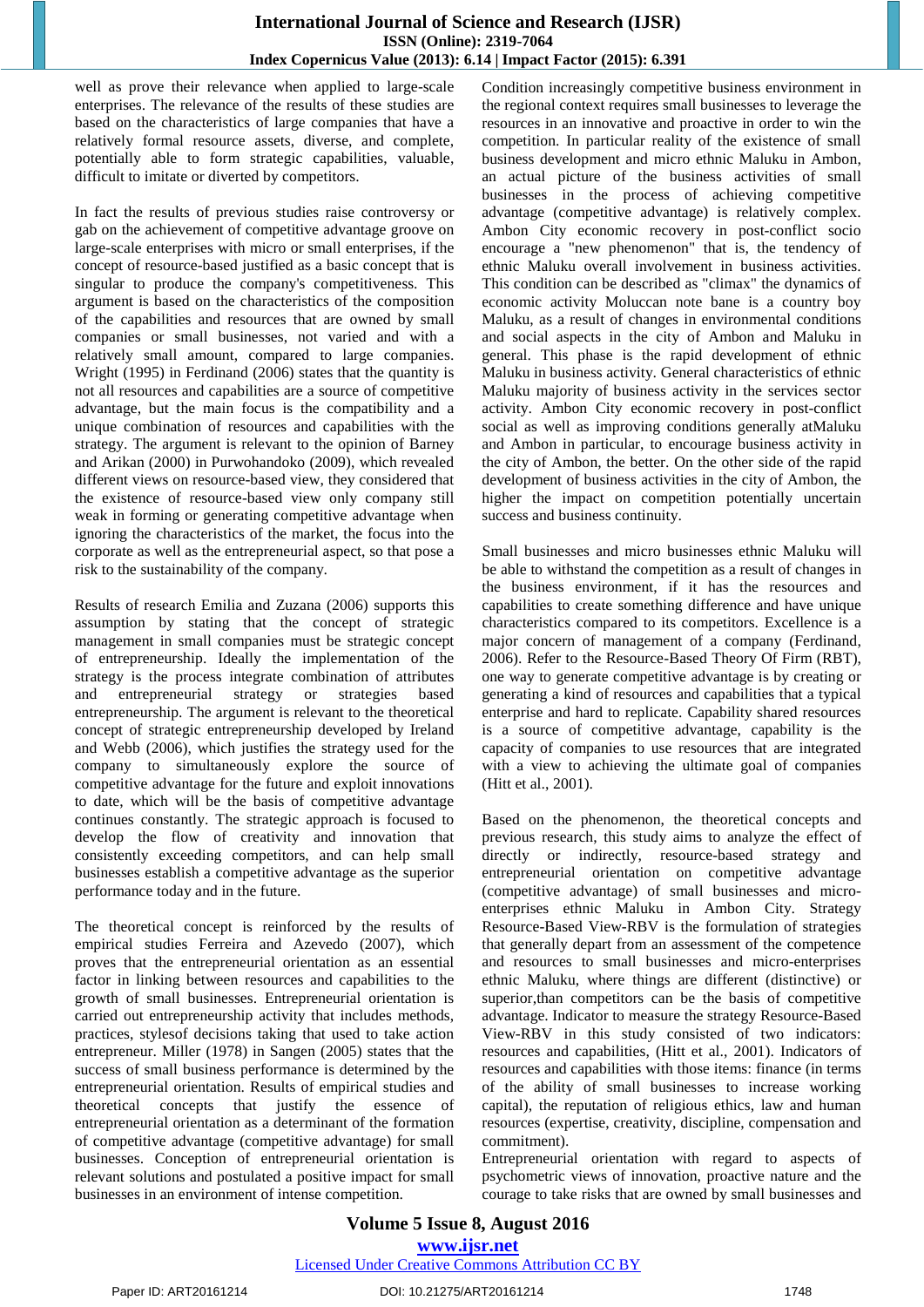#### **International Journal of Science and Research (IJSR) ISSN (Online): 2319-7064 Index Copernicus Value (2013): 6.14 | Impact Factor (2015): 6.391**

micro-ethnic Maluku. Entrepreneurial orientation in this study include indicators adopted from Kashmir. (2011), among others, (a) innovative (small businesses and microenterprises ethnic Maluku find new markets, create categories of new products, finding ways non product to create value for customers and find ways to create value for customers through partnerships with businesses the others), (b) proactive (small businesses and micro-enterprises ethnic Maluku introduced a product or a new service before competitors do, increase customer value proactively, a partnership with a partner, best before the competition to build partnerships, pressing the lower prices and faster of competitors, improve product quality and service before competitors do), risk (there is always a way to avoid failure). Competitive advantage (competitive advantage) of small businesses and micro-enterprises ethnic Moluccas, applicative namely the ability to implement generic strategies Porter on small businesses, is how small businesses operate with a low cost, differentiation in service.

### **2. Research Methods**

This research includes explanatory research with quantitative approach, which describes the relationship between the variables through hypothesis testing. Population is the small business / micro enterprises Maluku ethnicity who move in the service sector. Sampling in this study using a sampling method nonprobability, or sampling is not random, by using judgment sampling techniques.

The sample size in this study refers to the opinion of Davis and Cosenza (1993) in Kuncoro (2003) which states that determining the sample size is influenced by analytical tools and criteria used. The analysis tool in research using Path Analysis, samples used in this study was 100 respondents. Hereinafter research data were analyzed using path analysis using SPSS 16 for Windows in Figure 1.



**Figure 1:** Model Path Analysis

Information:

- $X1$  = resource-based strategy
- X2 = Orientation entrepreneurship
- $Y1 = a$  competitive advantage (competitive advantage)
- $β0 = constant$
- $β = coefficient$  lines
- ε = error

Validity test results conducted on the questionnaire of indicators strategy of resource-based view, entrepreneurial orientation and competitive advantages derive more value from the value R<sub>calculation</sub> and R<sub>critical</sub> 0195 ( $\alpha = 0.05$  twotailed).

Thus concluded that the research instrument used is valid. while the value of the coefficient of reliability in the range of 0.850 to 0906 is greater than the value of recommendation 0.60, this means a statement to a variable strategy of resource-based view (X1), entrepreneurial orientation (X2) and competitive advantage (competitive advantage) (Y) is valid and reliable for further testing.

The average value of the variable entrepreneurial orientation of 3.69, meaning that respondents entrepreneurial orientation small business entrepreneurs and micro businesses ethnic Moluccan activity in the service sector quite well. Description of competitive advantage variables have an average value of 3.73, this description shows the competitive advantage of small businesses and micro-enterprises which

#### **3. Results and Discussion**

Basic interpretation of the average value used in this study, refers to the interpretation of scores in Table 1, the start of a bad / not important, less, enough, good / important to excellent / very important. In general, the average value of the variable strategy of resource-based view is in the area was good (3.74), it can be said that the respondents stated that the resource-based formulated and owned by the respondent is fair.

| Variables                    |              |                     |  |  |  |  |  |
|------------------------------|--------------|---------------------|--|--|--|--|--|
| No                           | Score        | Interpretation      |  |  |  |  |  |
| 1.                           | $1 - 1.8$    | Unimportant         |  |  |  |  |  |
| 2.                           | $>1.8 - 2.6$ | Less                |  |  |  |  |  |
| $>2.6 - 3.4$<br>3.<br>Enough |              |                     |  |  |  |  |  |
| 4.                           | $>3.4-4.2$   | Good                |  |  |  |  |  |
|                              | $>4.2 - 5.0$ | Very Good/Important |  |  |  |  |  |

**Table 1:** Basic Indicators Score Interpretation in Research

Resources: Stemple, Jr (2004) in Ferdinand (2006)

ethnic Maluku activity inthe service sector quite well.The research hypotheses were tested using path analysis. Path diagram will prove the influence of the strategy of resourcebased view, entrepreneurial orientation and competitive advantage. Here are the results of path analysis is based on calculations using the software Statistical Product and Services Solutions (SPSS) 16 for Windows.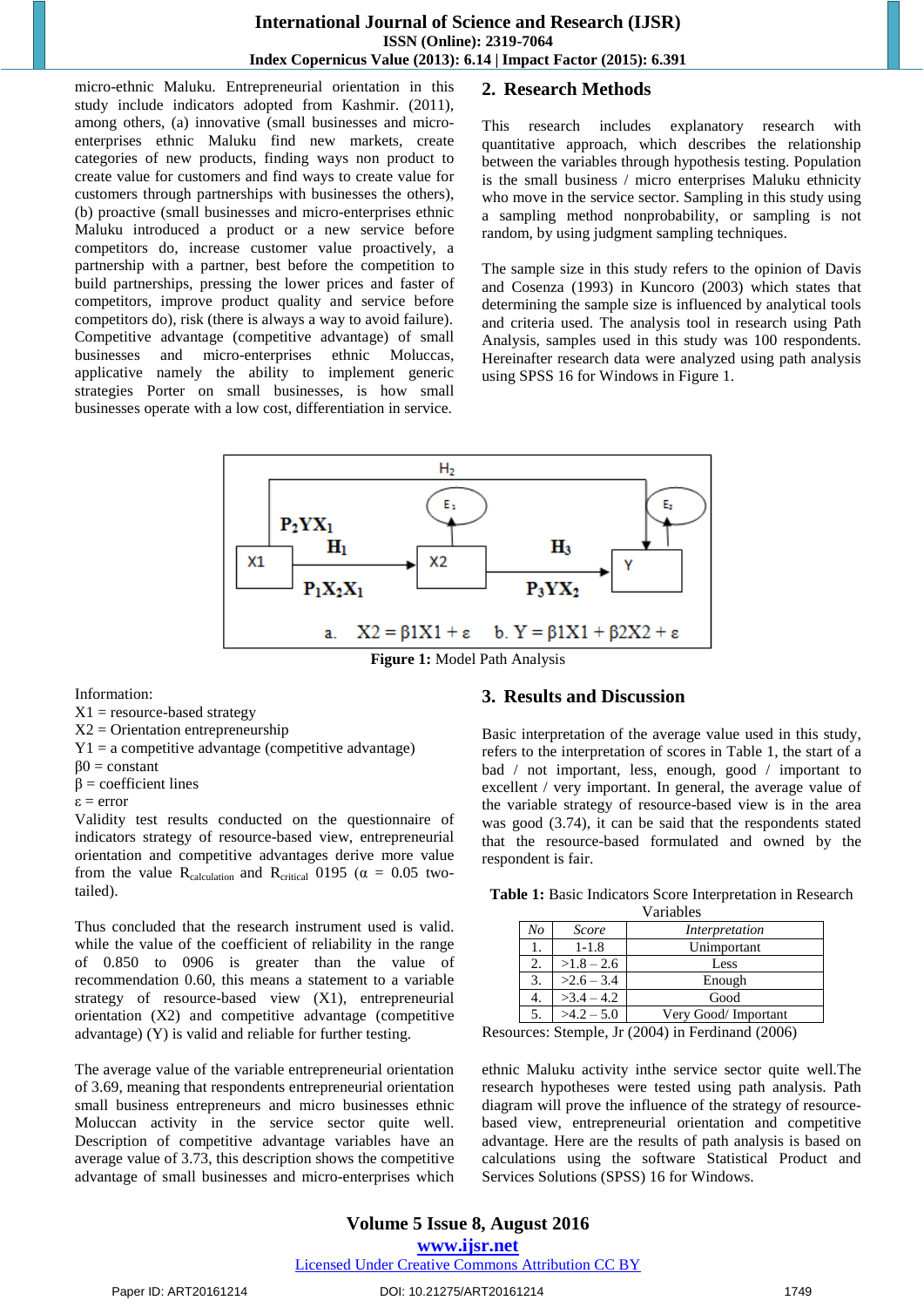#### **International Journal of Science and Research (IJSR) ISSN (Online): 2319-7064 Index Copernicus Value (2013): 6.14 | Impact Factor (2015): 6.391**

| <b>Table 2:</b> Line Coefficient         |                                     |                 |       |  |  |  |  |  |
|------------------------------------------|-------------------------------------|-----------------|-------|--|--|--|--|--|
| Endogenous Variable                      | Exogenous Variable                  | CoefficientBeta | Sig   |  |  |  |  |  |
| <i>Resource-based view (X1) Strategy</i> | Entrepreneurship orientation $(X2)$ | 0.882           | 0.000 |  |  |  |  |  |
| <i>Resource-based view</i> (X1) Strategy | Competitive advantage) $(Y)$        | 0.496           | 0.000 |  |  |  |  |  |
| Entrepreneurship orientation $(X2)$      | Competitive advantage) $(Y)$        | 0.407           | 0.000 |  |  |  |  |  |

 $T_1$   $T_2$   $T_3$ 

Resources: primer data

The following diagram is a summary of the results of the path analysis model of the research hypotheses



The accuracy of the model hypothesis of the research data measured by the relationship between two coefficients of determination (R2) in the second equation. In the first equation obtained a value of 0.779 (R21), the second equation 0768 (R22) and the accuracy of the results of the model are: R2 model  $= 0.948728$ , or 94.9%. The result of the calculation model accuracy by 94.9% explained that the contribution of the model to explain the causal relationship of all the variables studied.

 Testing the hypothesis 1: resource-based strategy that either directly affect entrepreneurial orientation of small businesses and micro businesses ethnic Maluku. The results of the t-test of 20 195, testing the significance of the path coefficients using comparison of sig value  $\rho$  in the table with a value of  $\alpha$ 0:05. The results of the analysis prove that the value of  $\rho$ influence of X1 to X2 is significant ( $\rho$ -value = 0.000 less than the value  $\alpha = 0.05$ ). Thus it can be concluded that the study data support the hypothesis H1, ie improvement of resource-based strategy that is both significant and direct impact on the improvement of entrepreneurial orientation.

Testing the hypothesis 2: resource-based strategy that either directly affect improving the competitiveness of small businesses and micro-businesses ethnic Maluku. T-test results for 5197, testing the significance of the path coefficients using the comparison value  $\rho$  in the table with a value of  $\alpha$  0:05 sig. The results of the analysis prove that the value of ρ influence the strategy of resource-based good (X1) to increase the competitiveness of small businesses and micro businesses ethnic Maluku (Y) was significant (ρ-value = 0.000 less than the value  $\alpha$  = 0,05), and is therefore concluded that the study data support the hypothesis H2, increased resource-based strategy that is both significant and direct impact on improving the competitiveness of small businesses and micro-enterprises ethnic Maluku in Ambon City.

| <b>Table 3.</b> Effect of Direct and multer                                |                                        |              |                                           |                     |  |  |  |  |  |  |
|----------------------------------------------------------------------------|----------------------------------------|--------------|-------------------------------------------|---------------------|--|--|--|--|--|--|
| Endogenous Variable                                                        | Exogenous Variable                     | DirectEffect | Indirect Effect                           | <b>Total Effect</b> |  |  |  |  |  |  |
| <i>Resource-based viewStrategy (X1)</i> Entrepreneurial Orientation $(X2)$ |                                        | 0.882        |                                           | 0.882               |  |  |  |  |  |  |
| <i>Resource-based viewStrategy (X1)</i>                                    | $\mathit{competitive}$ advantage $(Y)$ | 0.496        | Through $X2 = 0.496$ x $0.407 = 0.201872$ | 0.903               |  |  |  |  |  |  |
| Entrepreneurial orientation $(X2)$                                         | <i>competitive advantage</i> $(Y)$     | 0.407        | -                                         | 0.407               |  |  |  |  |  |  |

**Table 3:** Effect of Direct and Indirect

Hypothesis 3 states that an increase in entrepreneurial orientation direct impact on improving the competitiveness of small businesses and micro-enterprises ethnic Maluku in Ambon City. Analyses revealed t value of 3,422, significance testing using t-test on the path coefficient using the comparative value of  $\rho$  in the table with a value of  $\alpha$  0:05 sig. The results of the analysis prove that the value of ρ influence entrepreneurial orientation (X2) to increase the competitiveness of small businesses and micro-enterprises ethnic Maluku in Ambon (Y) was significant ( $\rho$ -value = 0.001 less than the value  $\alpha = 0.05$ , so it can be concluded that the results support the hypothesis H3. The results of testing this hypothesis means that an increase in entrepreneurial orientation and direct a significant effect on improving the competitiveness of small businesses and micro-enterprises ethnic Maluku in Ambon City.

Hypothesis 4 entrepreneurial orientation mediators increased influence of resource-based strategy to increase the competitiveness of small businesses and micro-enterprises ethnic Maluku in Ambon City. Testing this hypothesis is based on a comparison coefficient direct lanerelationship with the path coefficient indirect relationships. The results of the analysis proved that the direct path coefficient is smaller than the coefficient of indirect path, this means that the hypothesis is supported by the results of the analysis so that the hypothesis can be accepted. The results of this study justify the effect of mediation entrepreneurial orientation to influence the strategy of resource-based on the competitiveness of businesses or indirect influence between strategic resource-based on the competitiveness of small businesses and micro-enterprises ethnic Maluku in Ambon has a strong influence compared to the direct relationship between resource-based strategy on the competitiveness of

#### Paper ID: ART20161214 DOI: 10.21275/ART20161214 1750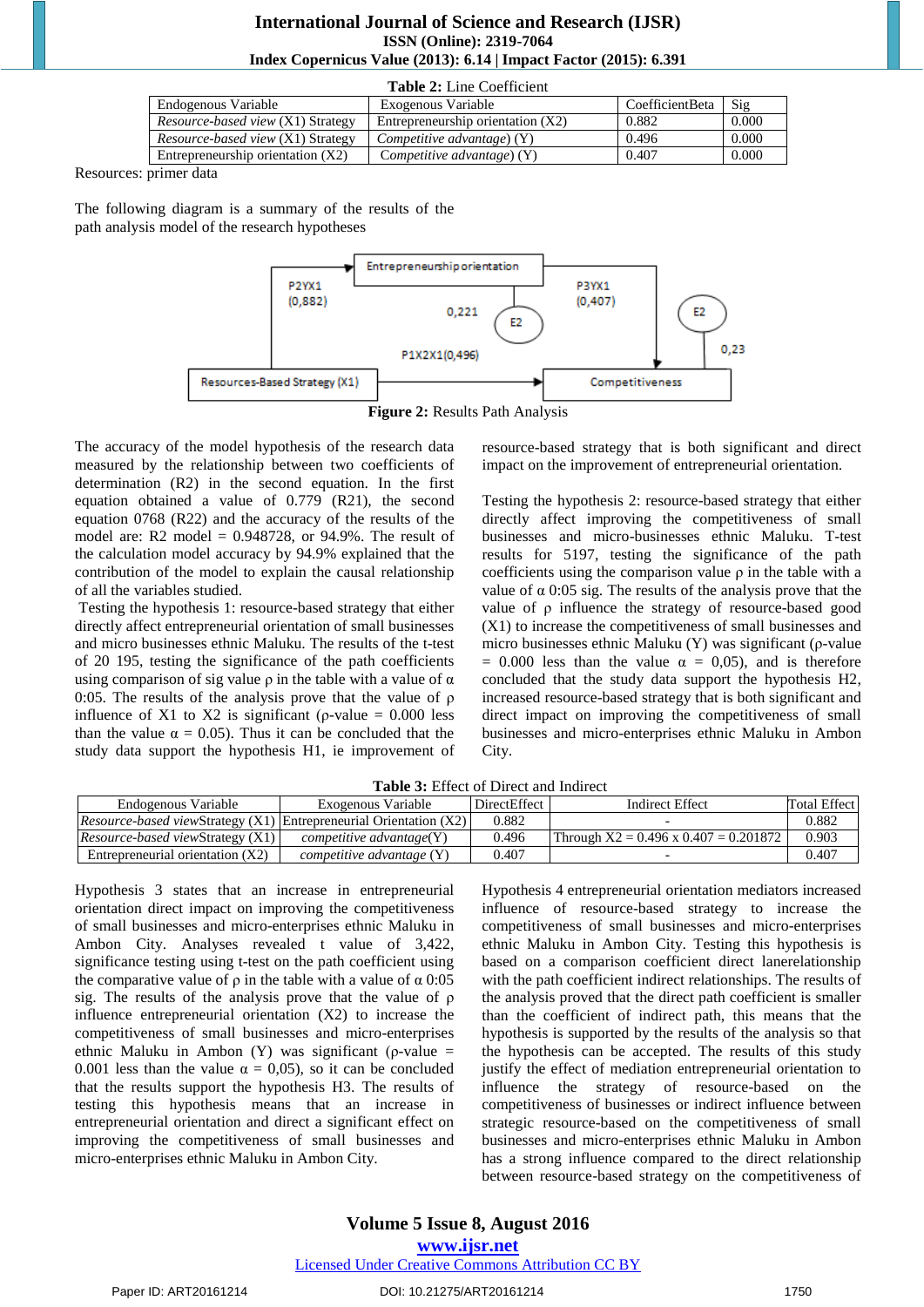small businesses and micro-enterprises ethnic Maluku in Ambon City.

The results also proved that there is a direct effect of resource-based strategy aspect of the entrepreneurial orientation. This means that the increase in resource-based strategy better in the context of the resources and capabilities that are owned by small businesses and microenterprises ethnic Maluku in Ambon that activity in the service sector could increase ethnic entrepreneur orientation Maluku. The entrepreneurial orientation is reflected through innovative attitude in the form of dynamic entrepreneurs to find new markets, always creating new product categories, consistently creating value for customers and build partnerships with other businesses.

Results of the study revealed that the country's small businesses and micro-enterprises ethnic Maluku in Ambon that activity in the service sector quite well illustrated by the majority of venture capital owned by entrepreneurs is their own capital, but in general the accumulation of capital to capital development work done by entrepreneurs sourced from profits set asidederived from the utilization of loans as well as commercial banks, especially Bank Maluku. Utilization of Bank loans performed by relative employers take place continuously in a good partnership. The results confirm the author with one bank official business partner of small and micro enterprises ethnic Maluku in Ambon that activity in the service sector revealed that the majority of the quality of the repayment ability of small business entrepreneurs and micro businesses ethnic Maluku in Ambon relatively well. This proves that small businesses and micro-enterprises ethnic Maluku in Ambon have financial resources in terms of ability to increase working capital and the management of financial resources is fair.

The results of descriptive describes the majority of small business entrepreneurs and micro businesses ethnic Maluku is a businessman men have a tendency towards more creative, proactive and more oriented towards the future. The descriptive overview shows the correspondence between the internal environment with characteristics of business activities in a relatively dynamic environment as well as supporting business development. Entrepreneurial men are more independent of the future-oriented, and creativity compared to women entrepreneurs. Characteristics of small business entrepreneurs and micro businesses who move on ethnic Maluku services business in this study relates to demographic and background characteristics of respondents establish entrepreneurship and support business success. Demographic characteristics such as age and gender and individual background levels of education and work experience have an influence on entrepreneurship and business success.

The results of this study prove that a strategy based on internal resources in terms of financial resources (the ability of small businesses and micro-enterprises ethnic Maluku to increased working capital), small enterprises and microenterprises ethnic Maluku has a reputation for religious ethics, law and Traffic employers and workers have creativity and commitment can improve the innovative and proactive behavior and can minimize the potential for business failure. Innovative and proactive behavior affects the lack of potential for business failure is a picture of an entrepreneurial orientation which is owned by small businesses and micro-businesses ethnic Maluku. Technically innovative and proactive behavior of employers and employees actualized through commitment to small business entrepreneurs and micro-enterprises Maluku high ethnic and proactively implement ways relatively new services oriented to customer satisfaction. Small business entrepreneurs and micro-enterprises always ethnic Maluku fostering and maintaining partnerships with business partners. Innovative and proactive behavior of employers and employees also actualized through the formation of business groups aimed at forming a cartel (although the majority of the group is a group of non-formal) market in responding to market changes. Business groups also aim to continuously obtain financial assistance facilities, training and technical assistance for the development efforts of the city government and other institutions.

The results of this study prove that there is a direct effect of entrepreneurial orientation on the competitiveness of small businesses and micro-businesses ethnic Maluku. The results revealed that the innovative attitude, proactive and risktaking which is owned by businessman and employee influence on improving the competitiveness of small businesses and micro-businesses ethnic Maluku. Empirically, these results prove that the innovative attitude reflected Maluku ethnic entrepreneurs through proactive activities to find new markets, development of knowledge and information business, target market to be able to explore and develop the ideas are new relative to be applied in business activity. Proactive attitude are technically drawn from the activity of individual employers and groups in providing information about their businesses, training formed a network of cooperation with partners, especially the agencies in the city of Ambon and outside the city of Ambon, this is done in order to expand markets, Employers provide employees the opportunity to learn to use the knowledge and information related to the business that was involved. This indicates tenure of service business entrepreneur ethnic Maluku able to create a good learning environment formation forming a guarantee of business progress and growth of the business will increase. Employers always applying a non-business activities to take advantage of social relations services/culture to create a good relationship with customers and increased value to customers through partnerships can enhance business competitiveness.

The results are consistent with the results of the study of Ireland and Webb (1999), which concluded that the entrepreneurial strategy is an approach that could serve the company well, in an attempt to rely on a competitive advantage as the track superior performance, both today and the future.

The results of this study prove the resource-based strategy affect the competitiveness of small businesses and microbusinesses ethnic Maluku. The results of this study imply that the increase in financial resources (in terms of the ability of small businesses to increase working capital), the reputation of religious ethics, law and human resources (expertise, creativity, discipline, compensation and

### **Volume 5 Issue 8, August 2016 www.ijsr.net** Licensed Under Creative Commons Attribution CC BY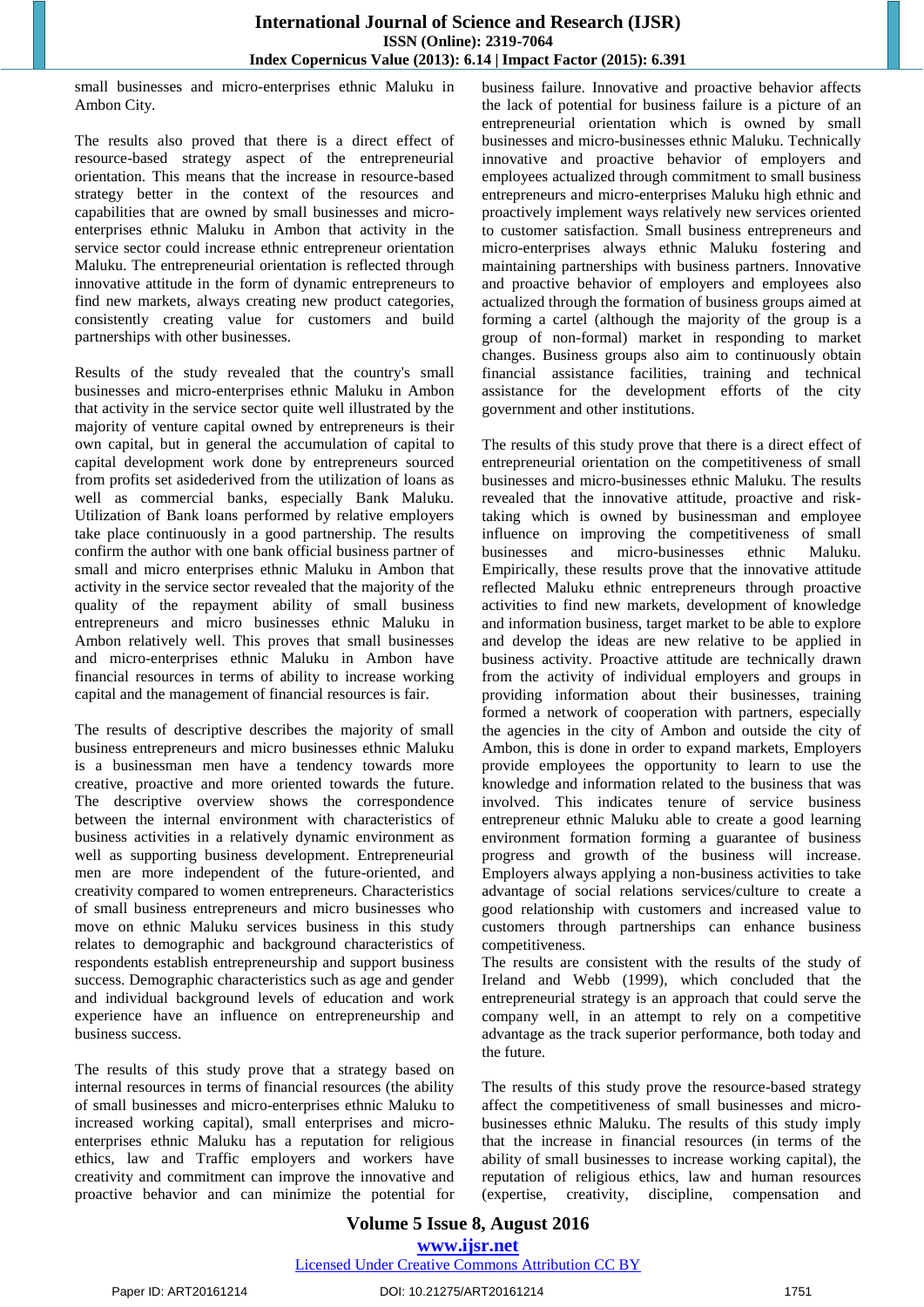commitment) can improve the competitiveness of small businesses and micro-enterprises ethnic Maluku.

The results of this study prove some unidentified factors that influence or as a determinant of the competitiveness of small businesses. These factors are the positive image of companies, ethic, consistent in quality and time, the quality of human resources with a high satisfactory service, discipline, research and development of specific products, government policies conducive to excel in the marketing mix, selling price is low, the amount of capital businesses, as well as good relations with business partners.

The results are consistent with the results of the study Ferreira and Azevedo (2007), which concluded that the resources and capabilities to promote the growth of small businesses. The results of this study demonstrate that increased strategy of resource-based and entrepreneurial orientation can improve the competitiveness of small businesses and micro-enterprises ethnic Maluku, it can be concluded that the study results reveal aspects of the strategy of resource-based and entrepreneurial orientation that can improve the competitiveness of small businesses and businesses micro ethnic Maluku. The results also prove the existence of indirect influence between resource-based strategy on the competitiveness of small businesses and micro-enterprises ethnic Maluku mediated by entrepreneurial orientation. Entrepreneurial orientation were in good shape innovative entrepreneurs attitude, proactive and boldly took this risk is a mediator who is a brace the competitiveness of small businesses and micro-businesses ethnic Maluku. The results of this study prove that support entrepreneurial orientation strengthen the influence of resource-based strategy on the competitiveness of businesses, this means that the results of this study do not prove their influence directly between resource-based strategy on the competitiveness of small businesses and micro-businesses ethnic Maluku.

The results of this study support the results of the study Ferreira and Azevedo (2007), which concluded that the entrepreneurial orientation as an essential factor in linking between resources and capabilities to the growth of small businesses. The results of this study are also relevant to the study results Ireland and Webb (2006) opinion researchers justify entrepreneurial strategy is an approach that could serve the company well, in an effort to relycompetitive advantage as a path superior performance, both today and the future. The results of studies that prove the existence of indirect influence between resource-based strategy on the competitiveness of small businesses and micro-businesses ethnic Maluku.

## **4. Conclusions and Recommendations**

Based on the research revealed some aspects as a determinant of the competitiveness of small businesses and micro-enterprises ethnic Maluku, among others: resourcebased strategy is actualized in resources and capabilities increased the entrepreneurial orientation. Resource-based strategy can better improve the competitiveness in terms of cost advantage, differentiation advantage of small businesses and micro-enterprises, especially ethnic Maluku business services. Entrepreneurial orientation in terms of innovative attitude, proactive risk-taking can enhance the competitiveness of small businesses and micro enterprises in terms of ethnic Maluku cost advantage, differentiation advantage and excellence focus. Entrepreneurship orientation mediates the effect of resource strategies based on the competitiveness of small businesses and microbusinesses ethnic Maluku.

Suggested the need for special attention and support of relevant agencies especially the Ambon city government through policies to strengthen the resources and capabilities and the ability to support the entrepreneurial businessman strengthening the competitiveness of small businesses and micro-businesses ethnic Maluku. Next the small businesses and micro-enterprises need to consider the development of ethnic Maluku, renewing resource-based strategy and cultivate the entrepreneurial orientation of the maximum so that the maximum business competitiveness can be achieved.

#### **References**

- [1] Barney. J. B. 1991. Firm Resources And Sustained Competitive Advantage, *Jurnal Of Management*, 17 (1) : 99-120.
- [2] Emilia, P dan Zuzana P. 2006. Competitive Strategy and Competitive Advantages Of Small And Midsized Manufacturing Enterprises In Slovakia, E-Leader, Slovakia.
- [3] Ferdin and, A.T. 2006. *Metode Penelitian Managemen: Pedoman Penelitian Untuk Penulisan Skripsi, Tesis Dan DisertasiIlmu Managemen*, Edisi Dua, Badan Penerbit Universitas Diponegoro, Semarang.
- [4] Ferdinand, A.T. 2005. *Modal Sosial Dan Keuntungan Bersaing: WajahSosialStrategiPemasaranPidatoPengukuhanJaba tanGurBesarDalamIlmu Marketing Pada Fakultas Ekonomi Universitas Diponegoro*, Semarang.
- [5] Ferreira, J. dan Azevedo S, G. 2007 Entrepreneurial Orientation as a main Resource and Capability on Small Firm's Growth, *MPRA Paper* No.5682, posted 09. November.
- [6] Hasanudin. 2006. Dimensi Kekuatan Bersaing Dan Kinerja Usaha Industri Mebel Dii Pasuruan Jatim, Tesis Program PascasarjanaUniversitas Brawijaya Malang. Tidak Dipublikasikan.
- [7] Hit. M.A, Ireland R.D dan Hoskinson, R.E. 2001, *Managemen Strategi, Daya Saing Globalisasi*, Buku 1, Penerbit Salemba Empat Jakarta.
- [8] Ireland D, W dan Webb. J. 2006. Strategic Entrepreneurship: Creating Competitive Advantage Through Streams of Innovation, *Business Horizons*. 50, pp.49-59.
- [9] Kuncoro, M. 2003. Pengembangan Industri Kecil Pedesaan Melalui Koperasi Dan Usaha Kecil: Suatu Studi Kasus Di Kalimantan Timur, *Analisis CISS*, XXVI, No. 1.
- [10]Kasmir. 2011. Kewirausahaan, PT Raja Grafindo Persada. Jakarta
- [11]Lung Y. B. 2007. Pengaruh Strategi Berbasis Sumber Daya, Orientasi Kewirausahaan Dan Orientasi Pasar Terhadap Kinerja (Studi Pada Pedagang "Kaki Lima"

## **Volume 5 Issue 8, August 2016**

#### **www.ijsr.net**

#### Licensed Under Creative Commons Attribution CC BY